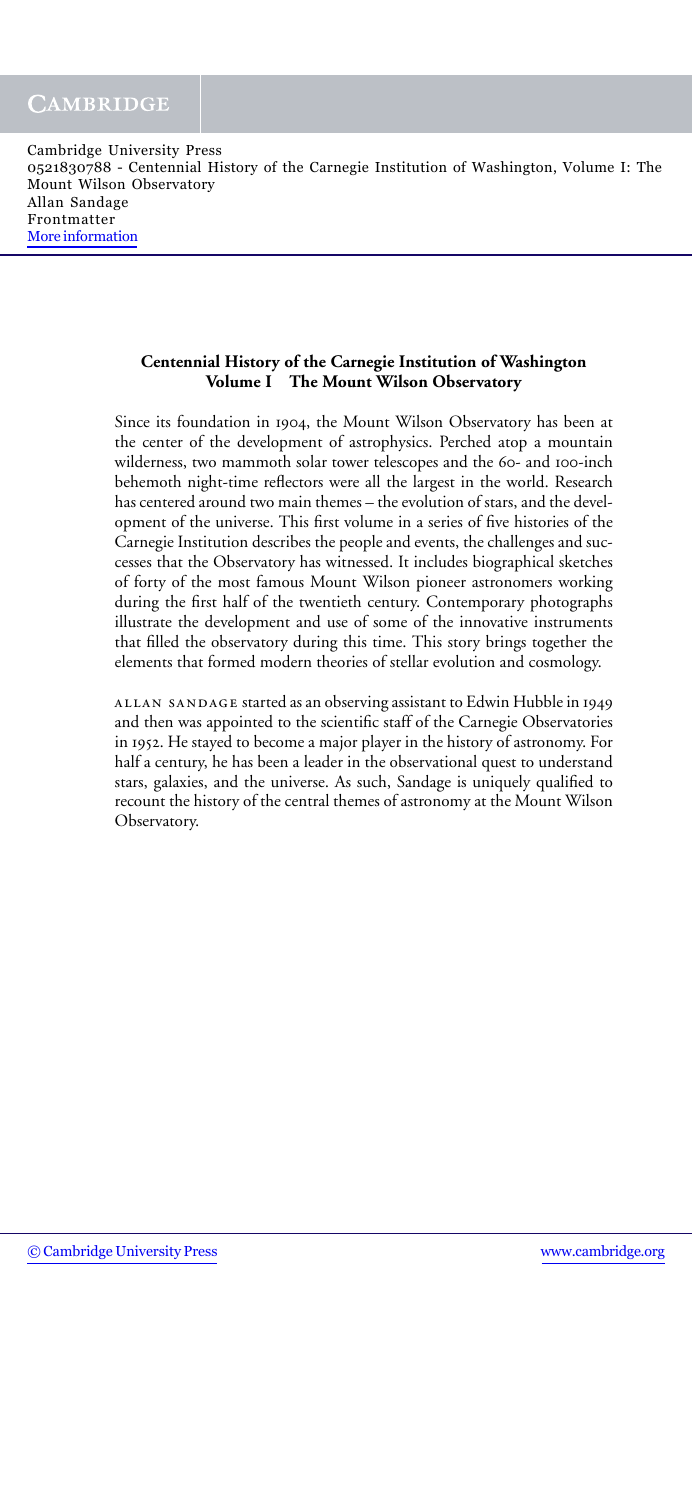## CENTENNIAL HISTORY OF THE CARNEGIE INSTITUTION OF WASHINGTON

# **Volume I**

# THE MOUNT WILSON OBSERVATORY

### **Breaking the Code of Cosmic Evolution**

ALLAN SANDAGE

*Observatories of the Carnegie Institution of Washington*

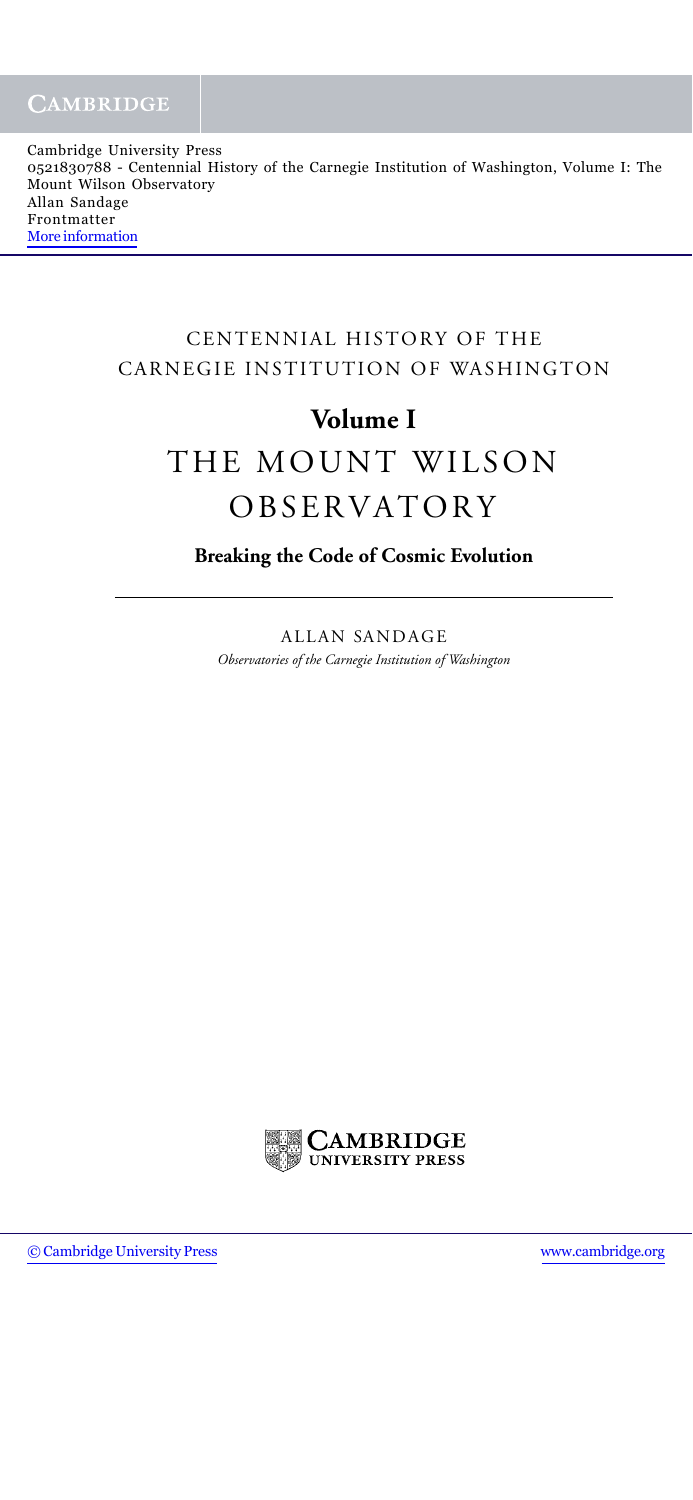| Cambridge University Press                                                               |
|------------------------------------------------------------------------------------------|
| 0521830788 - Centennial History of the Carnegie Institution of Washington, Volume I: The |
| Mount Wilson Observatory                                                                 |
| Allan Sandage                                                                            |
| Frontmatter                                                                              |
| More information                                                                         |
|                                                                                          |

published by the press syndicate of the university of cambridge The Pitt Building, Trumpington Street, Cambridge, United Kingdom

> cambridge university press The Edinburgh Building, Cambridge, cb2 2ru, uk 40 West 20th Street, New York, ny 10011– 4211, usa 477 Williamstown Road, Port Melbourne, vic 3207, Australia Ruiz de Alarcón 13, 28014 Madrid, Spain Dock House, The Waterfront, Cape Town 8001, South Africa

> > http://www.cambridge.org

<sup>C</sup> Carnegie Institution of Washington 2004

This book is in copyright. Subject to statutory exception and to the provisions of relevant collective licensing agreements, no reproduction of any part may take place without the written permission of Cambridge University Press.

First published 2004

Printed in the United Kingdom at the University Press, Cambridge

*Typeface* Adobe Garamond 10.75/12.5 pt. System ETEX 2ε [TB]

*A catalog record for this book is available from the British Library*

*Library of Congress Cataloging in Publication data* Centennial history of the Carnegie Institution of Washington.

p. cm.

Includes bibliographical references and index. Contents: v. 1. The Mount Wilson Observatory / Allan Sandage – v. 2. The Department of Terrestrial Magnetism / Louis Brown – v. 4. The Department of Plant Biology / Patricia Craig. isbn 0 521 83078 8 (v. 1) isbn 0 521 83079 6 (v. 2) isbn 0 521 83081 8 (v. 4) 1. Carnegie Institution of Washington - History. 2. Research - United States - History. i. Sandage, Allan ii. Brown, Louis, 1929– iii. Craig, Patricia Parratt q179.9.c45 2004 507- .2073–dc22 2003069739

isbn 0 521 83078 8 hardback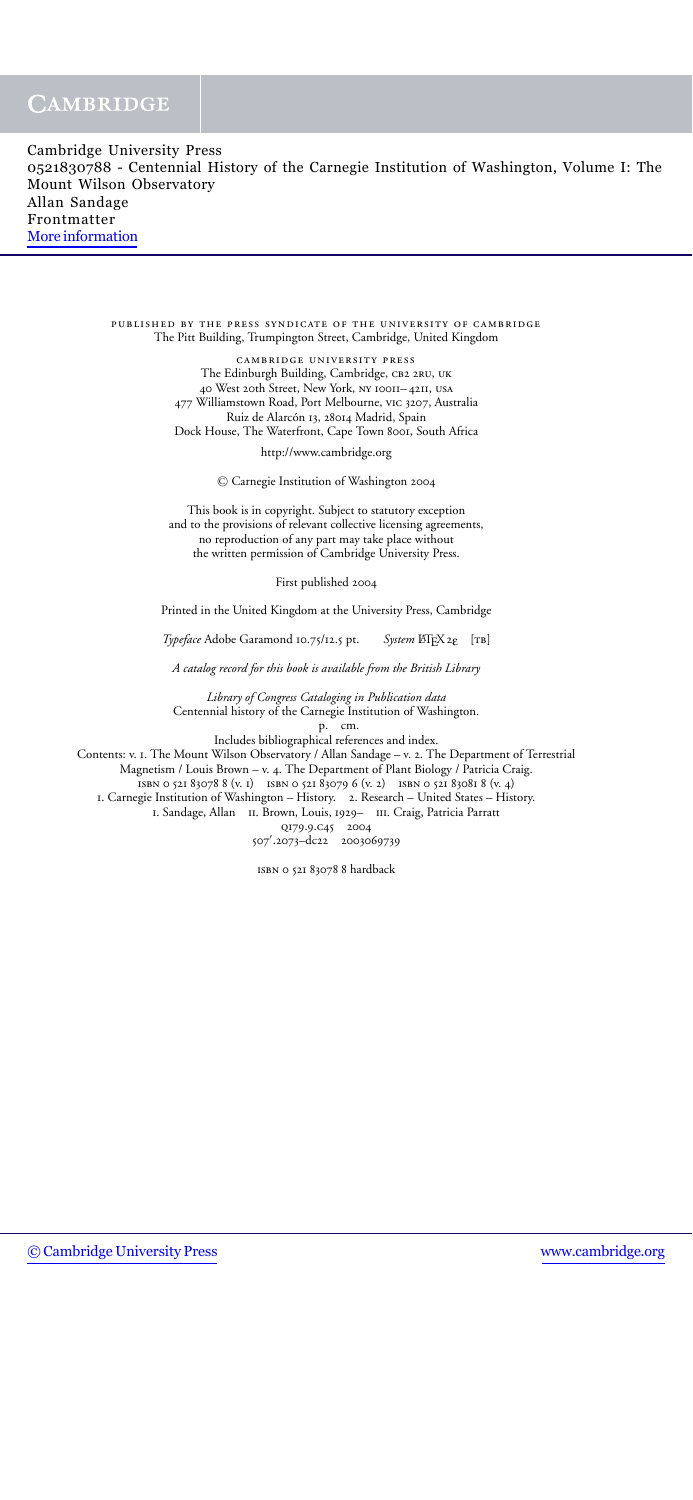> **To the memory of the observatory on Mount Wilson, where a group of people were determined to understand the stars**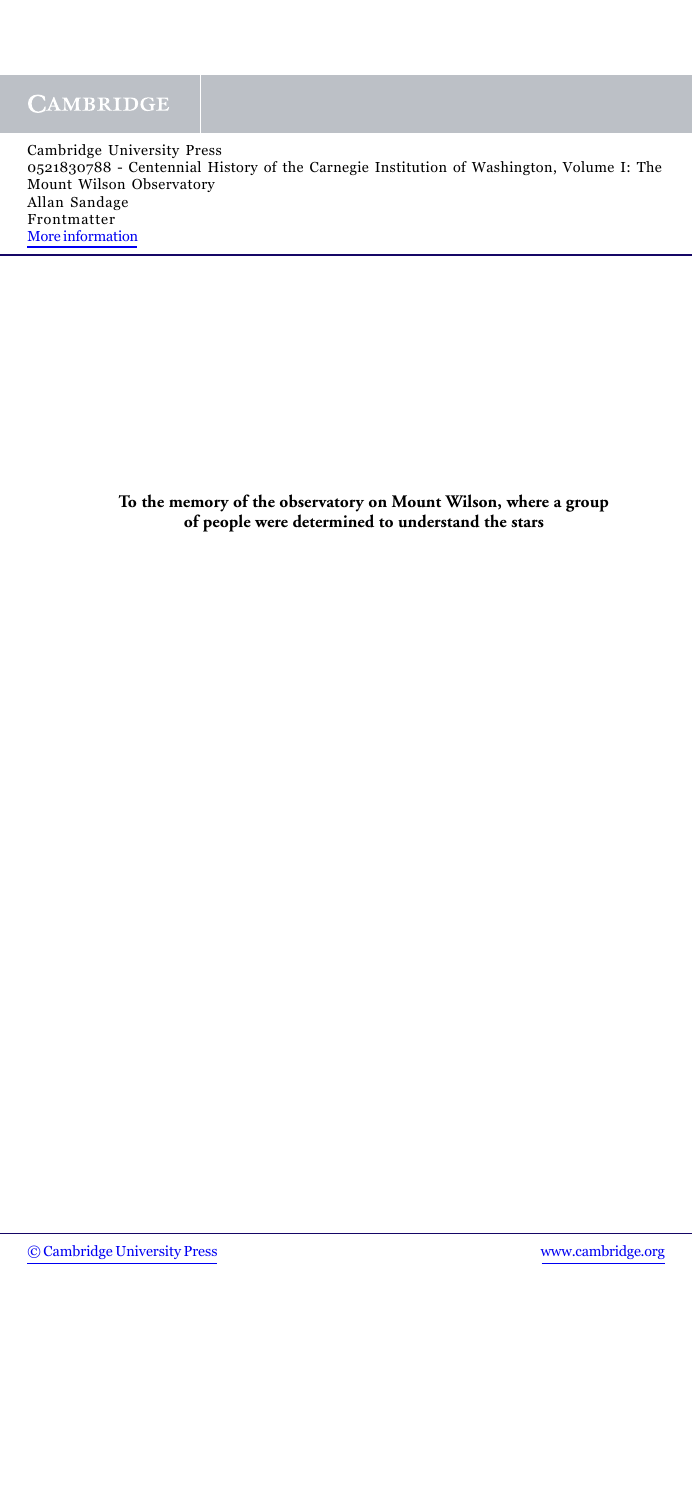| Cambridge University Press                                                               |
|------------------------------------------------------------------------------------------|
| 0521830788 - Centennial History of the Carnegie Institution of Washington, Volume I: The |
| Mount Wilson Observatory                                                                 |
| Allan Sandage                                                                            |
| Frontmatter                                                                              |
| More information                                                                         |
|                                                                                          |

# CONTENTS

|                     | Foreword by Richard A. Meserve<br>Acknowledgments                                                                    | <i>page</i> ix<br>X1 |
|---------------------|----------------------------------------------------------------------------------------------------------------------|----------------------|
|                     | Prologue                                                                                                             | <b>I</b>             |
| Part I              | Before the beginning $(1542 - 1904)$                                                                                 | 5                    |
| 1                   | A telegram                                                                                                           | 7                    |
| $\overline{2}$      | The origin of a name                                                                                                 | 13                   |
| 3<br>$\overline{4}$ | Three observatories for Mount Wilson before the real one<br>The creation of the Carnegie Institution and its initial | 19                   |
|                     | <b>Astronomy Advisory Committee</b>                                                                                  | 29                   |
|                     | Part II Creation of the observatory and the first                                                                    |                      |
|                     | scientific results                                                                                                   | 43                   |
| $\mathsf{S}$        | The Instruments of detection: solar telescopes, coelostats,                                                          |                      |
|                     | spectrographs, and spectra                                                                                           | 45                   |
| 6                   | Snow, Hale, Frost, and Gale: just the right people to study                                                          |                      |
|                     | storms on the Sun                                                                                                    | 57                   |
| 7                   | Tower telescopes and magnetic fields and cycles                                                                      | 67                   |
| 8                   | Pioneers of peering: the scientific staff in the early years                                                         |                      |
|                     | $(1904 - 1909)$                                                                                                      | 85                   |
| 9                   | Solar physics: the intermediate years (1910–1930)                                                                    | II2                  |
| IO                  | Yet more solar physics: motions on the surface, clocks in the                                                        |                      |
|                     | gravity field, and the reality of prominences                                                                        | 130                  |
|                     | Part III<br>The beginning of nighttime sidereal astronomy                                                            |                      |
|                     | at Mount Wilson                                                                                                      | 157                  |
| $_{II}$             | The coming of the 60-inch and 100-inch reflectors                                                                    | 159                  |
| I <sub>2</sub>      | Life on the mountain                                                                                                 | 179                  |
| 13                  | Anatomy of an observatory                                                                                            | 196                  |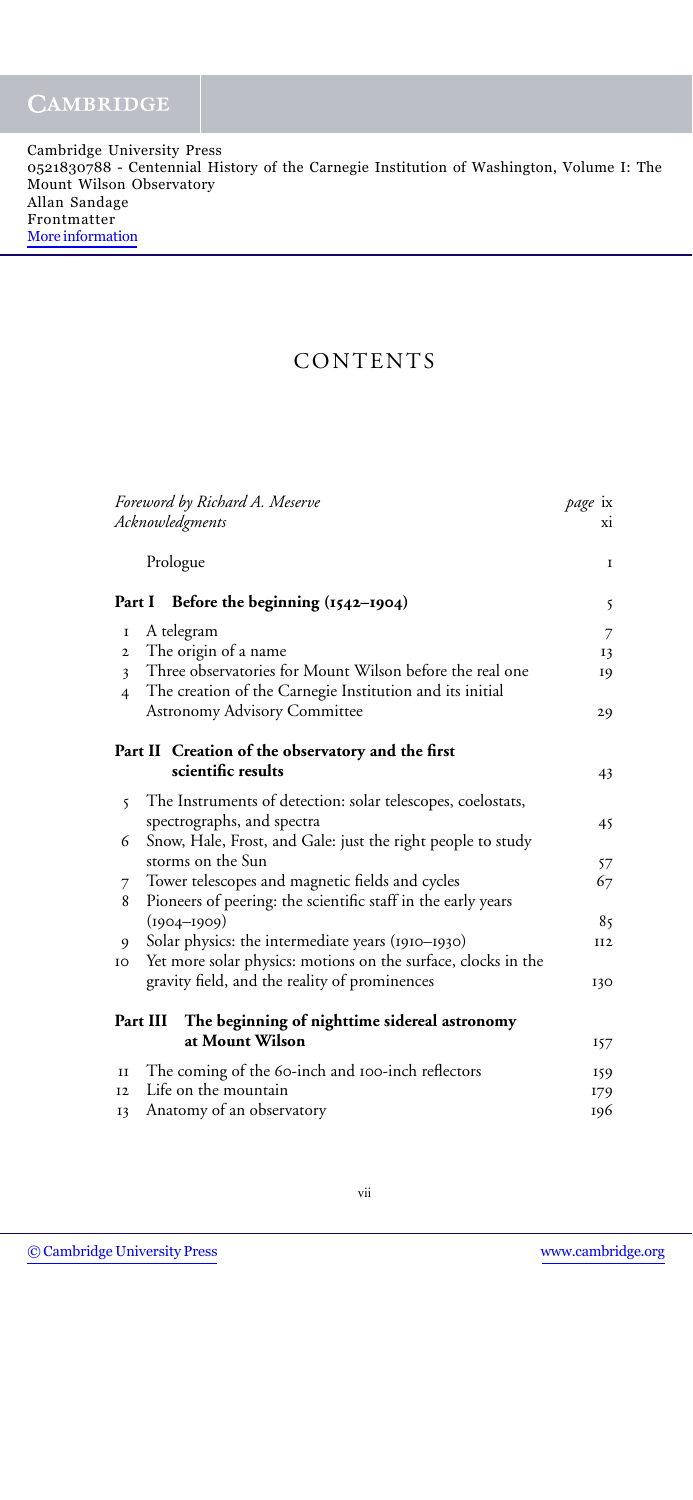| Cambridge University Press                                                               |
|------------------------------------------------------------------------------------------|
| 0521830788 - Centennial History of the Carnegie Institution of Washington, Volume I: The |
| Mount Wilson Observatory                                                                 |
| Allan Sandage                                                                            |
| Frontmatter                                                                              |
| More information                                                                         |
|                                                                                          |

| viii         | Contents                                                                                   |     |  |
|--------------|--------------------------------------------------------------------------------------------|-----|--|
|              | Part IV<br>Preparation for an understanding of stellar<br>evolution and galactic structure | 209 |  |
|              |                                                                                            |     |  |
| 14           | Galactic structure in the raw                                                              | 2II |  |
| 15           | Spectral classification and the invention of spectroscopic                                 |     |  |
|              | parallaxes                                                                                 | 230 |  |
| 16           | Radial velocity                                                                            | 262 |  |
| I7           | Globular star clusters and the galactocentric revolution                                   | 287 |  |
| 18           | Galactic rotation: Stromberg, Lindblad, and Oort                                           | 312 |  |
| 19           | The Carnegie Meridian Astrometry Department at the                                         |     |  |
|              | Dudley Observatory                                                                         | 332 |  |
| 20           | Absolute magnitudes from direct parallaxes and stellar                                     |     |  |
|              | motions                                                                                    | 357 |  |
| 2I           | Threads leading to the population concept that became the<br>fabric of evolution           |     |  |
|              |                                                                                            | 369 |  |
|              | Part V<br>Physics of the stars and the interstellar medium                                 | 391 |  |
| 22           | Five problems in astrophysics                                                              | 393 |  |
| 23           | Long-term research associates and short-term visitors                                      | 422 |  |
| 24           | Interstellar gas, instruments, and the spiral arms of                                      |     |  |
|              | the Galaxy                                                                                 | 448 |  |
|              | Part VI<br>Observational cosmology and the code of                                         |     |  |
|              | stellar evolution                                                                          | 479 |  |
| 25           | Observational cosmology I: galaxy classification and the                                   |     |  |
|              | discovery of Cepheids                                                                      | 48I |  |
| 26           | Observational cosmology II: the expansion of the universe                                  |     |  |
|              | and the search for the curvature of space                                                  | 499 |  |
| 27           | Down more corridors of time                                                                | 522 |  |
| 28           | The observational approach to stellar evolution                                            | 538 |  |
|              | Epilogue                                                                                   | 555 |  |
|              |                                                                                            |     |  |
|              | Abbreviations                                                                              | 558 |  |
| Notes        |                                                                                            | 560 |  |
| Bibliography |                                                                                            |     |  |
|              | 598<br>Index<br>62I                                                                        |     |  |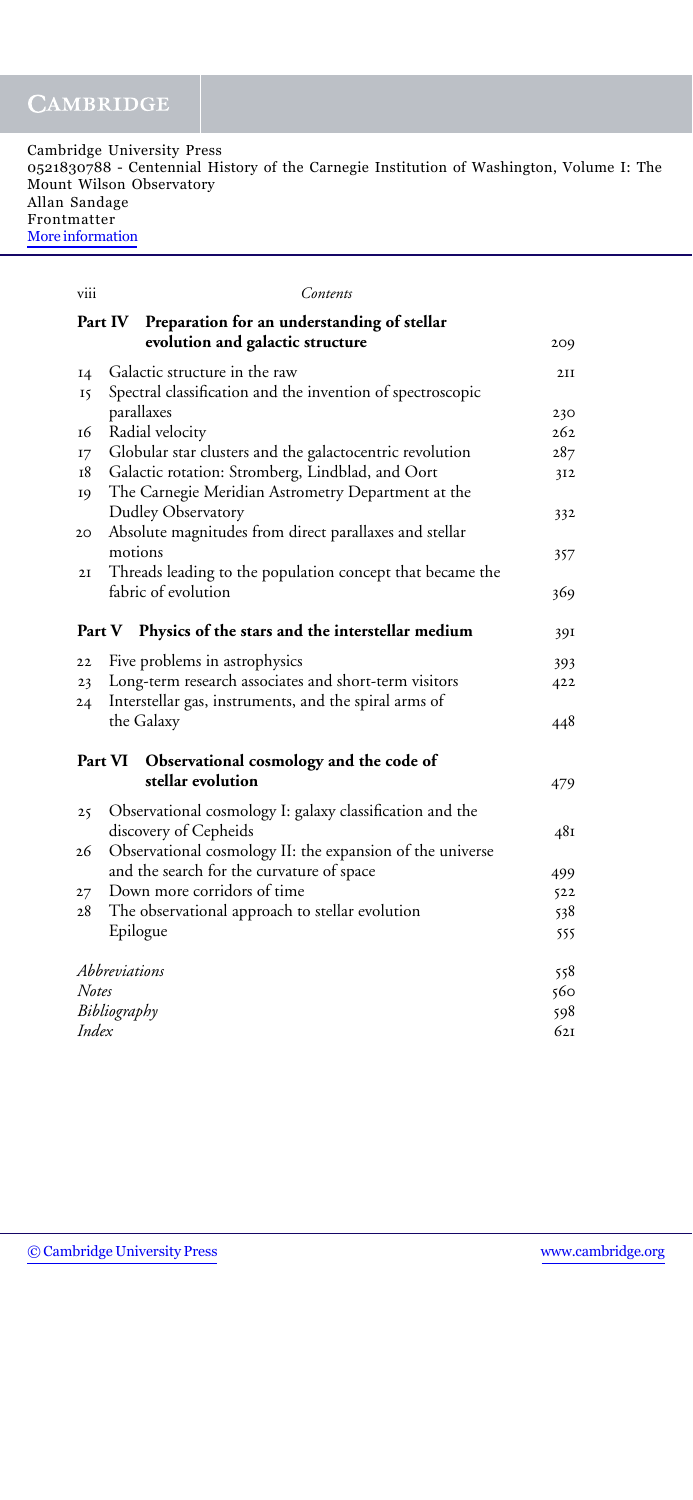### FOREWORD

In 1902 Andrew Carnegie, a steel magnate turned philanthropist, had a brilliant idea. Carnegie was prescient in recognizing the important role that science could play in the advancement of humankind. He also believed that the best science came by providing "exceptional" individuals with the resources they need in an environment that is free of needless constraints. He created the Carnegie Institution as a means to realize these understandings, directing the Institution to undertake "projects of broad scope that may lead to the discovery and utilization of new forces for the benefit of man." Carnegie was confident that this unusual formula would succeed. And he was right.

For over a century, the Carnegie Institution has sponsored creative and often high-risk science. Some of the luminaries who were supported by the Institution over the years are well known. For example, Edwin Hubble, who made the astonishing discoveries that the universe is larger than just our galaxy and that it is expanding, was a Carnegie astronomer. Barbara McClintock, who discovered the existence of transposable genes, and Alfred Hershey, who proved that DNA holds the genetic code, both won Nobel Prizes for their work as Carnegie scientists. But many other innovative Carnegie researchers who are perhaps not so well known outside their fields of work have made significant advances.

Thus, as part of its centennial celebration, the Institution enlisted the help of many individuals who have contributed to the Institution's history to chronicle the achievements of the Institution's five major departments. (Our newest department, the Department of Global Ecology, was started in 2002 and its contributions will largely lie ahead.) The result is five illustrated volumes, which describe the people and events, and the challenges and controversies behind some of the Institution's significant accomplishments. The result is a rich and fascinating history not only of the Institution, but also of the progress of science through a remarkable period of scientific discovery.

Andrew Carnegie could not have imagined what his Institution would accomplish in the century after its founding. But I believe that he would be very proud. His idea has been validated by the scientific excellence of the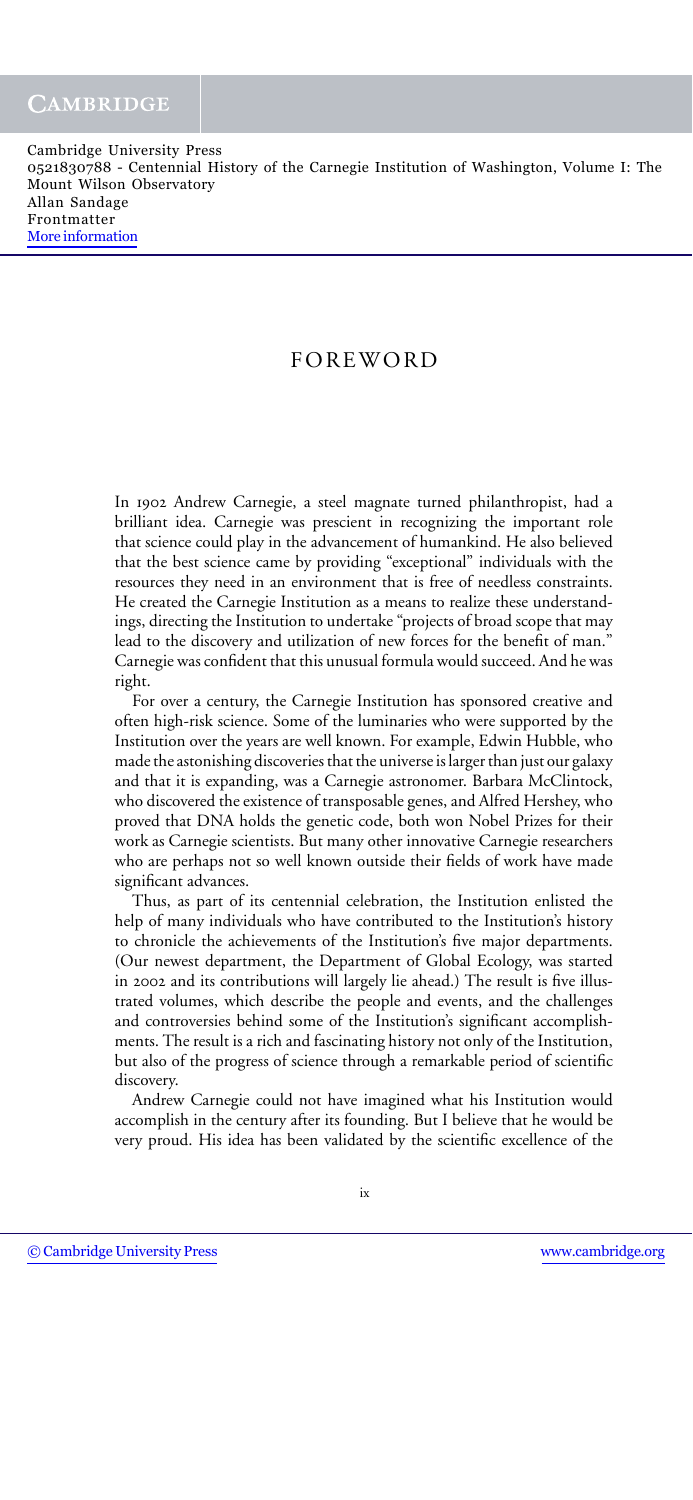x *Foreword*

exceptional men and women who have carried out his mission. Their work has placed the Institution in a unique position in the world of science, which is just what Andrew Carnegie set out to do.

> RICHARD A. MESERVE *President, Carnegie Institution of Washington*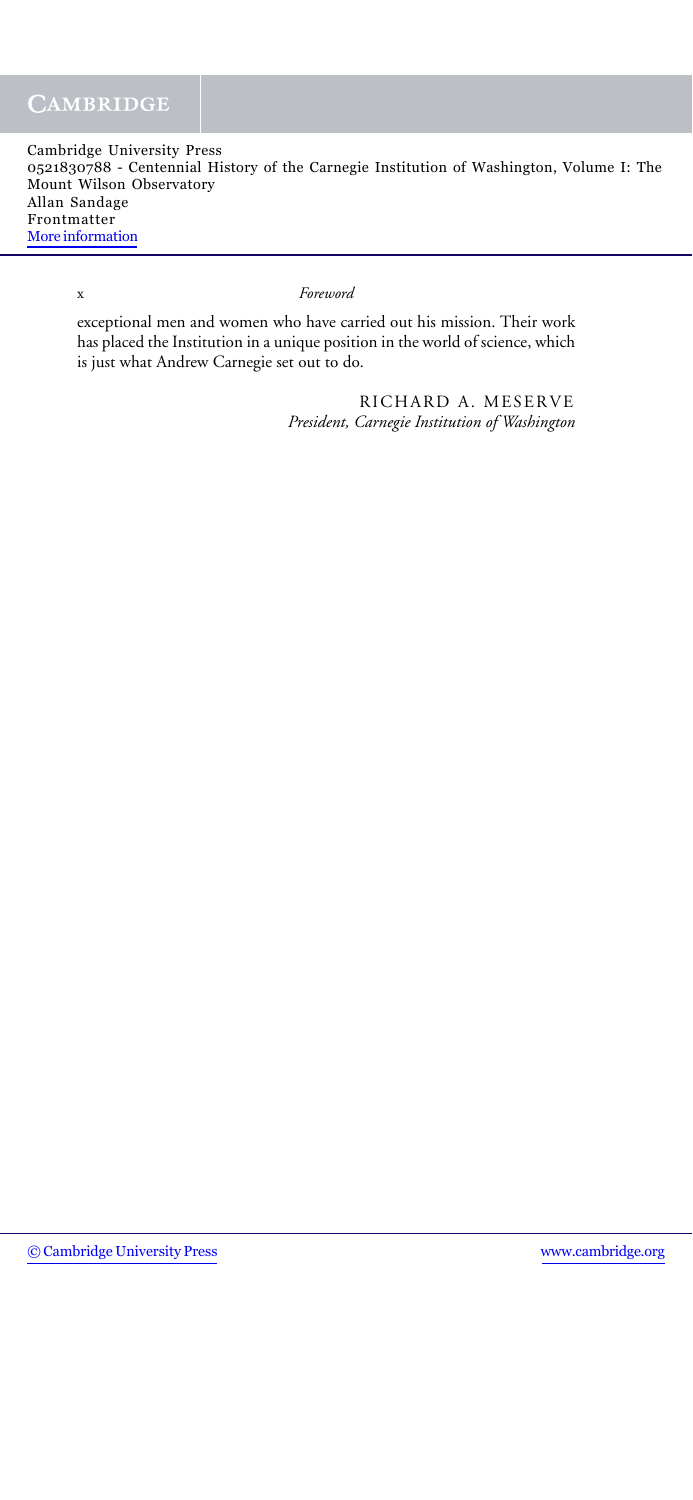### ACKNOWLEDGMENTS

A book of this type could not have been completed without inordinate help from others in the narrative, the preparation of the diagrams and photographs, and in many details of preparing the citations for the endnotes and the bibliography.

Nor could it have been written without the continuous use of the library of what was the Mount Wilson Observatory, now called The Observatories of the Carnegie Institution of Washington. This library, still one of the best in astronomy in its archival holdings, is complete in the bound volumes of the Mount Wilson Contribution series (MWC). Nearly every paper published from the Observatory in *the Astrophysical Journal* from 1904 to 1946 is in this series. The backbone of the science in the book rests on this complete record.

Interrogation could also be made of the older archive literature from individual observatory publications around the world and in the early runs of the standard international journals. The library's collection is particularly complete here. John Grula, librarian, has been helpful in many ways in locating obscure references, birth and death dates of the principal characters, and in the detailed task of gaining permissions to publish diagrams and photographs that did not originate at Mount Wilson. Grula's daily help was invaluable.

Several astronomers read parts of early drafts of some chapters. I am grateful to Guido Munch, Donald Osterbrock, Gibson Reaves, François Schweizer, and Gustav Tammann for their comments and suggestions. Larry Webster, senior observer on the Mount Wilson solar program of the University of California Los Angeles has been invaluable in supplying and checking important details of the early Mount Wilson solar telèscopes and their auxiliary instruments. Webster was the senior night assistant at the 60- and 100-inch reflectors when the mountain was still operated by the Carnegie Institution.

Steven Padilla, head of the observatory's photo lab following the legendary John Bedke, who left that post at Mount Wilson to assume a similar role as chief photographer at the Space Telescope Science Institute in Baltimore, was keeper of the archival photographs (organized by Bedke) that trace the history beginning in 1904. He provided photographic prints of many of the original images shown here. John Grula undertook the enormous task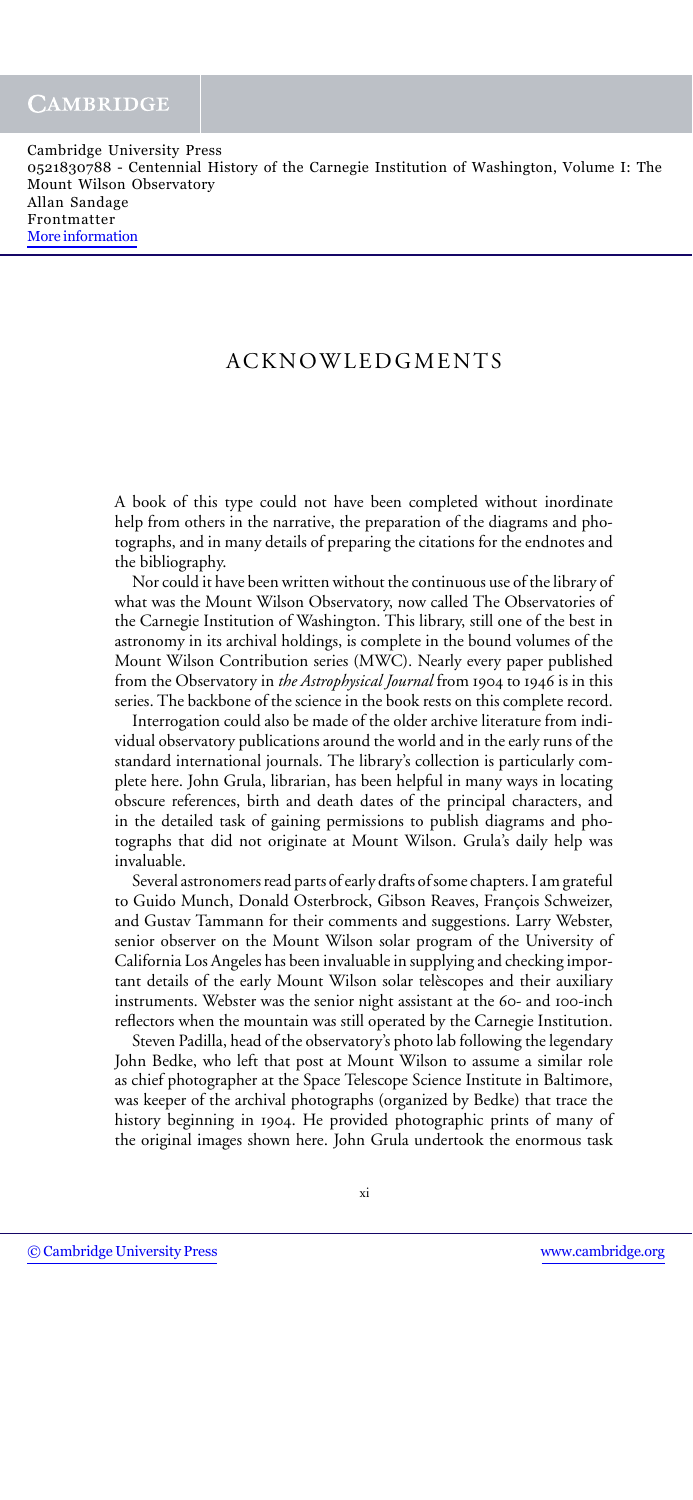| Cambridge University Press                                                               |
|------------------------------------------------------------------------------------------|
| 0521830788 - Centennial History of the Carnegie Institution of Washington, Volume I: The |
| Mount Wilson Observatory                                                                 |
| Allan Sandage                                                                            |
| Frontmatter                                                                              |
| More information                                                                         |
|                                                                                          |

#### xii *Acknowledgments*

of digitizing the 180 diagrams, many from the observatory's photographic archive, and making the electronic files necessary to publication.

The portraits of Pieter Zeeman in Chapter 7 and of Harlow Shapley in Chapter 17 were kindly supplied by Spencer Weart, director of the Center for History of Physics of the American Institute of Physics, from their Niels Bohr Library.

The portrait of Bertil Lindblad at work in Chapter 18 is from his son Per Olof Lindblad, to whom I am grateful.

The portrait of Guido Munch in Chapter 24 is from Guido himself, to whom I am grateful.

The Dudley Observatory kindly supplied the photographs for Chapter 19 showing various aspects of the Carnegie Department of Meridian Astrometry when it was at Dudley from 1906 to 1938.

Tina McDowell, director of editorial operations at the Carnegie Institution's home office in Washington, was the tough taskmaster but very capable liaison officer between our efforts in Pasadena and the Cambridge University Press.

My first thanks concerning the management of the manuscript itself go to Leona Kershaw, who transcribed multiple early electronic drafts (executed in a powerful but obscure early word-processing program), into an updated form so that my editor, Allan Fallow, could line-edit the manuscript. Fallow untangled my syntax, then suggested how we could reassemble the manuscript from the shreds. His editing weeded out redundancies and Proustian exhaustions that sometimes obscured the original. He is a genius at what he does, and I am most grateful for what he has rendered. Any infelicities of language that remain are my own.

I am grateful for the style and brilliance of Hugh Brazier, copy-editor for Cambridge University Press, who examined the manuscript microscopically and fixed innumerable incompatibilities between text, notes, and bibliography, at the same time sorting out a number of confusions between the American and the English language. Yes, they are different. Sally Thomas, editor of the series, and Jayne Aldhouse, production editor at the Press, were both most helpful in accommodating my numerous requests.

Becky Lynn, head of the mailroom and of the astronomers on the first and second floors in Pasadena, kept the transportation of the parts of the work going to the right places.

Finally, the incomparable Silvia Hutchison, the principal factotum of all factoti, kept the project on course. She channeled communications through her email address because none exists for me, and she saw to it that successive iterations of each chapter got shuttled back and forth week after week, again and again, as the project progressed.

Great gratitudes to all.